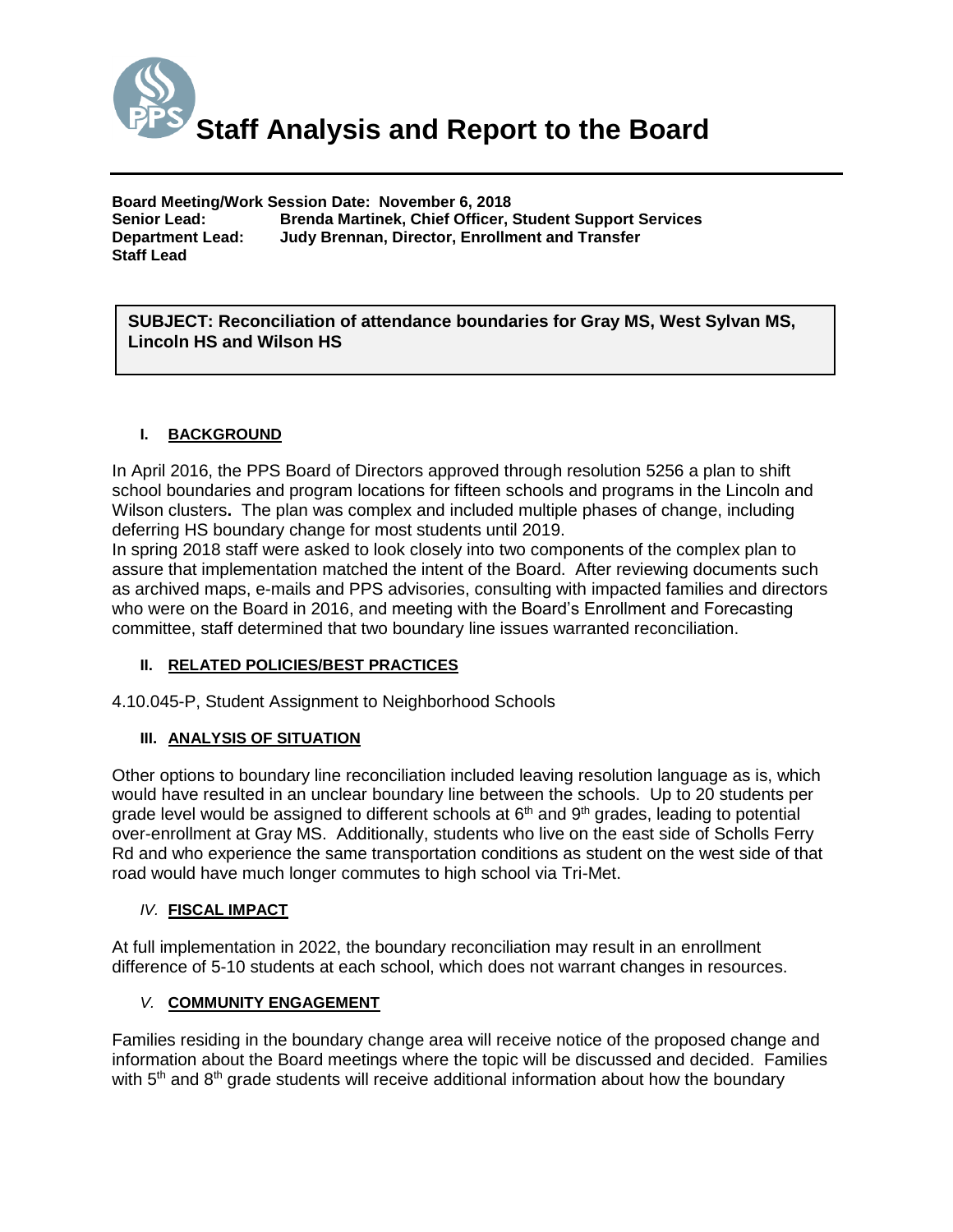reconciliation impacts their school assignment options. These notices will be timed with the start of the HS transfer cycle for  $8<sup>th</sup>$  graders and K-8 transfer cycle for  $5<sup>th</sup>$  graders.

### **VI. TIMELINE FOR IMPLEMENTATION/EVALUATION**

Implementation will begin with the 2019-20 enrollment cycle

#### **VII. BOARD OPTIONS WITH ANALYSIS**

The Board's Enrollment and Forecasting Committee supported the recommendation described below at their June 14, 2018 meeting.

#### **VIII.STAFF RECOMMENDATION**

Replace the language in Resolution 5256, 10.b.i with the following:

1. Replace "Scholls Ferry Court" with "Raleighwood Court" as a section of the boundary between Gray MS/Wilson HS and West Sylvan MS/Lincoln HS. This is a technical change with no student impact, as the PPS student database has been using Raleighwood Court all along. 2. Replace "west of SW Scholls Ferry Road" with "east of SW Scholls Ferry Road, including streets with households accessible only from SW Scholls Ferry Road". This will allow households accessible only from Scholls Ferry Road to have the same high school transit routes as households on the west side of Scholls Ferry Road.

As a result of this change, 1-2 students per grade may enroll in West Sylvan MS/Lincoln HS instead of Gray MS/Wilson HS. However, students who live in the area may choose to enroll in Gray MS/Wilson HS, instead.

**IX. I have reviewed this staff report and concur with the recommendation to the Board.**

**Trigicially a contract the contract of the contract of the contract of the contract of the contract of the contract of the contract of the contract of the contract of the contract of the contract of the contract of the co** 

Guadalupe Guerrero **Date Superintendent Portland Public Schools**

**ATTACHMENTS** *(List all supporting documentation, including resolution, etc.)* A. Draft resolution B. Map of area details C. List of taxl ots affected by change

*PPS District Priorities FY 2018-19*

- *1. Set a clear Vision and Strategic Plan*
- *2. Create equitable opportunities and outcomes for all students*
- *3. Build management and accountability systems and structures*
- *4. Allocate budget, funding and resources focused on improving outcomes for students*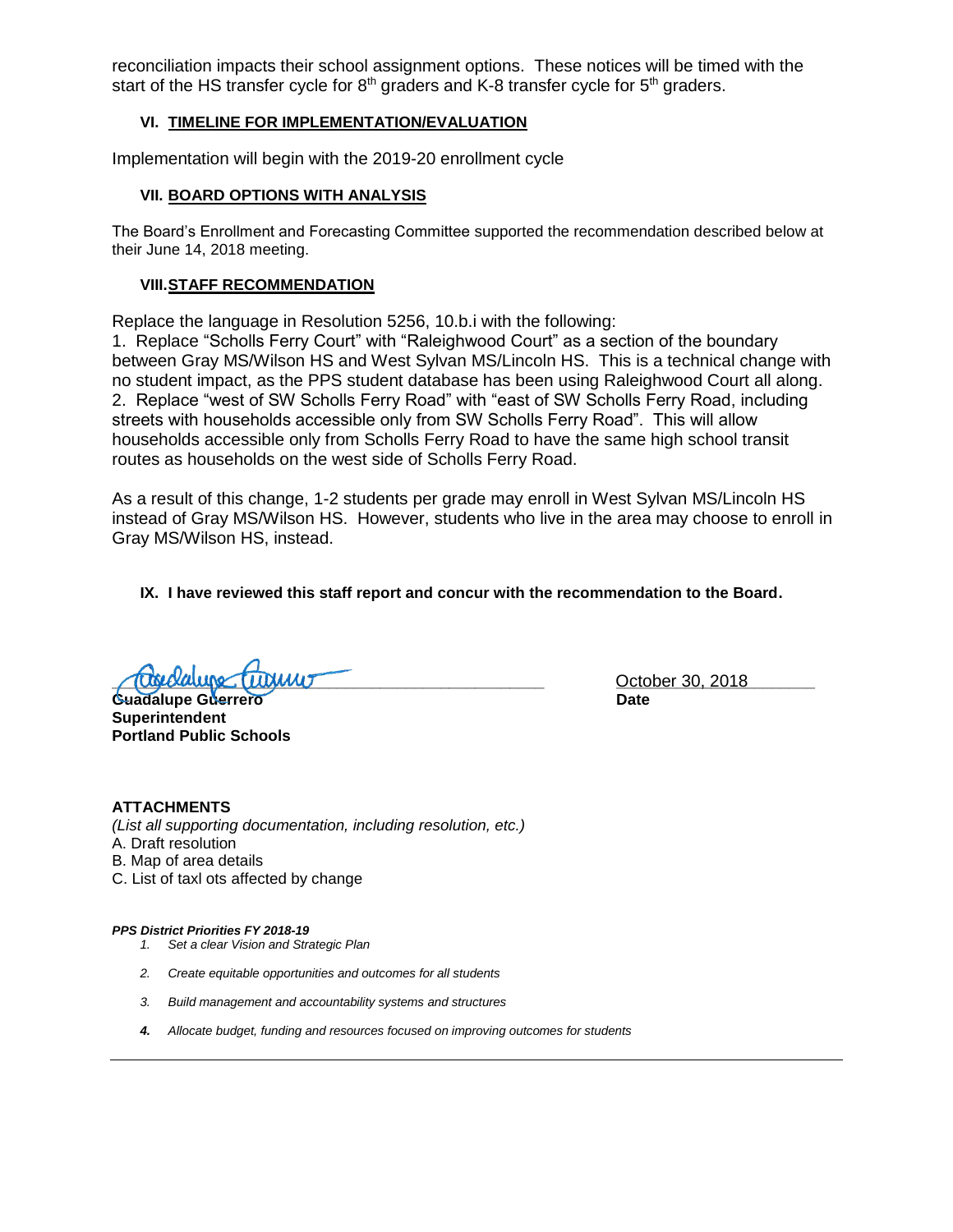## **Resolution No. xxxx**

# School Boundary Reconciliation for Gray and West Sylvan Middle Schools and Lincoln and Wilson High Schools

# **RECITALS**

- 1. School Board Resolution 5256, adopted April 6, 2016, changed program locations and school boundary lines for fifteen of seventeen schools and programs in the Lincoln and Wilson clusters.
- 2. A recent review identified resolution language that did not match the maps shared with parents nor the stated intent of the Board of Directors at the time of the decision.
- 3. The proposed school boundary reconciliation would address the following language in recital 10.b.1 of Resolution 5256, impacting the attendance areas of Gray and West Sylvan middle schools and Lincoln and Wilson high schools:
	- a. Replace "SW Scholls Ferry Court" with "SW Raleighwood Court" as a section of the boundary between Gray MS/Wilson HS and West Sylvan MS/Lincoln HS. This is a technical change with no student impact, as the PPS student database has been using SW Raleighwood Court all along.
	- b. Replace "west of SW Scholls Ferry Road" with "east of SW Scholls Ferry Road, including streets with households accessible only from SW Scholls Ferry Road".
- 4. Shifting a portion of the line between West Sylvan MS/Lincoln HS and Gray MS/Wilson HS will result in the same high school transit routes for students living on both sides of SW Scholls Ferry Road as well as the streets accessible only from that road.
- 5. A technical description of the new lines and a list of taxlots included in the boundary change area are attached to this resolution and will be available in the Enrollment and Transfer Center.
- 6. Households in the boundary reconciliation area were notified of the proposed change and informed of meeting dates when the PPS board of directors would be discussing and deciding the change, as required in PPS 4.10.047-AD.
- 7. Individualized letters will be sent to families of the seventeen PPS students who live in the boundary reconciliation area describing their specific school assignment options:
	- a. Students will be assigned to West Sylvan MS at the end of  $5<sup>th</sup>$  grade, and Lincoln HS at the end of  $8<sup>th</sup>$  grade.
	- b. Students may also request transfer to Gray MS and Wilson HS.
	- c. Students currently enrolled in PPS middle or high schools will not be required to change schools because of the boundary reconciliation.

# **RESOLUTIONS**

- 1. The Board of Education endorses school boundary reconciliation for Gray and West Sylvan middle schools and Lincoln and Wilson high schools.
- 2. The Board directs the Superintendent to notify schools and families of the change and initiate transportation routing and other operational adjustments to support effective implementation of this plan.

*B. Martinek*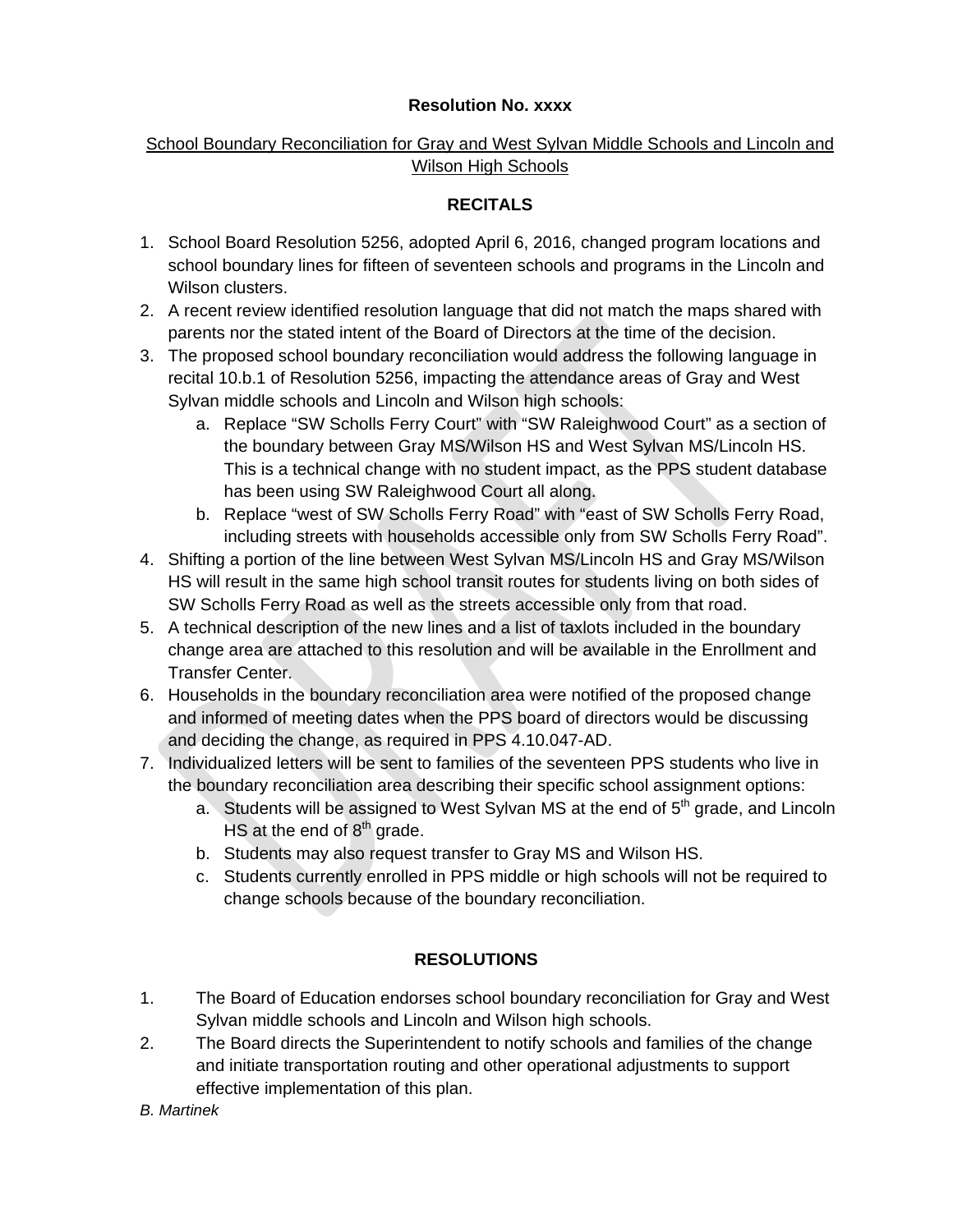Resolution xxx: School Boundary Reconciliation for Gray and West Sylvan Middle Schools and Lincoln and Wilson High Schools

The new boundary can be described by the following criteria

From Scholls Ferry Rd at the approximate address point of 2744 head south along:

| of new boundary<br>along west side | Tax Lot ID                     |                                                                                                                                 |  |
|------------------------------------|--------------------------------|---------------------------------------------------------------------------------------------------------------------------------|--|
|                                    | 1S1E07BA -02000                |                                                                                                                                 |  |
|                                    | 1S1E07BC -00100                |                                                                                                                                 |  |
|                                    | 1S1E07BC -02200                |                                                                                                                                 |  |
|                                    | 1S1E07BC -02300                |                                                                                                                                 |  |
|                                    | 1S1E07BC -04500                |                                                                                                                                 |  |
|                                    | 1S1E07BC -04900                |                                                                                                                                 |  |
|                                    | 1S1E07CB -00100                |                                                                                                                                 |  |
|                                    | 1S1E07CB -00200                |                                                                                                                                 |  |
|                                    | 1S1E07CB -00300                |                                                                                                                                 |  |
|                                    | 1S1E07CB -00400                |                                                                                                                                 |  |
|                                    | 1S1E07CB -00500                |                                                                                                                                 |  |
|                                    | 1S1E07CB -03800                |                                                                                                                                 |  |
| axlot IDs<br>⊢                     | 1S1E07CB -04100                |                                                                                                                                 |  |
|                                    | 1S1E07CB -STR                  |                                                                                                                                 |  |
|                                    | 1S1E07CC -00100                |                                                                                                                                 |  |
|                                    | 1S1E07CC -00101                |                                                                                                                                 |  |
|                                    |                                | 1S1E07CC -00200 at 180 feet from start of parcel line turns 90 degrees and heads due west and continues as TLID 1S1E07CC -00200 |  |
|                                    | 1S1E07CC -TR-B                 |                                                                                                                                 |  |
|                                    | 1S1E07CC -TR-C                 |                                                                                                                                 |  |
|                                    | and leads to corner vertex of: |                                                                                                                                 |  |
|                                    | Steet segment                  |                                                                                                                                 |  |
|                                    | SW RALEIGHWOOD CT 6300 6499    |                                                                                                                                 |  |
|                                    |                                | And prceeds west to Scholls Ferry Rd and terminates                                                                             |  |
|                                    |                                |                                                                                                                                 |  |

A portion of the boundary line between West Sylvan MS/Lincoln HS and Gray MS/Wilson High School can be described as beginning at the intersection of SW Scholls Ferry Rd. and the eastern property line of 2744 SW Scholls Fer line of the Fanno Creek Natural Area, west along SW Raleighwood Ct. to the intersection of SW Raleighwood Ct and SW Scholls Ferry Rd.